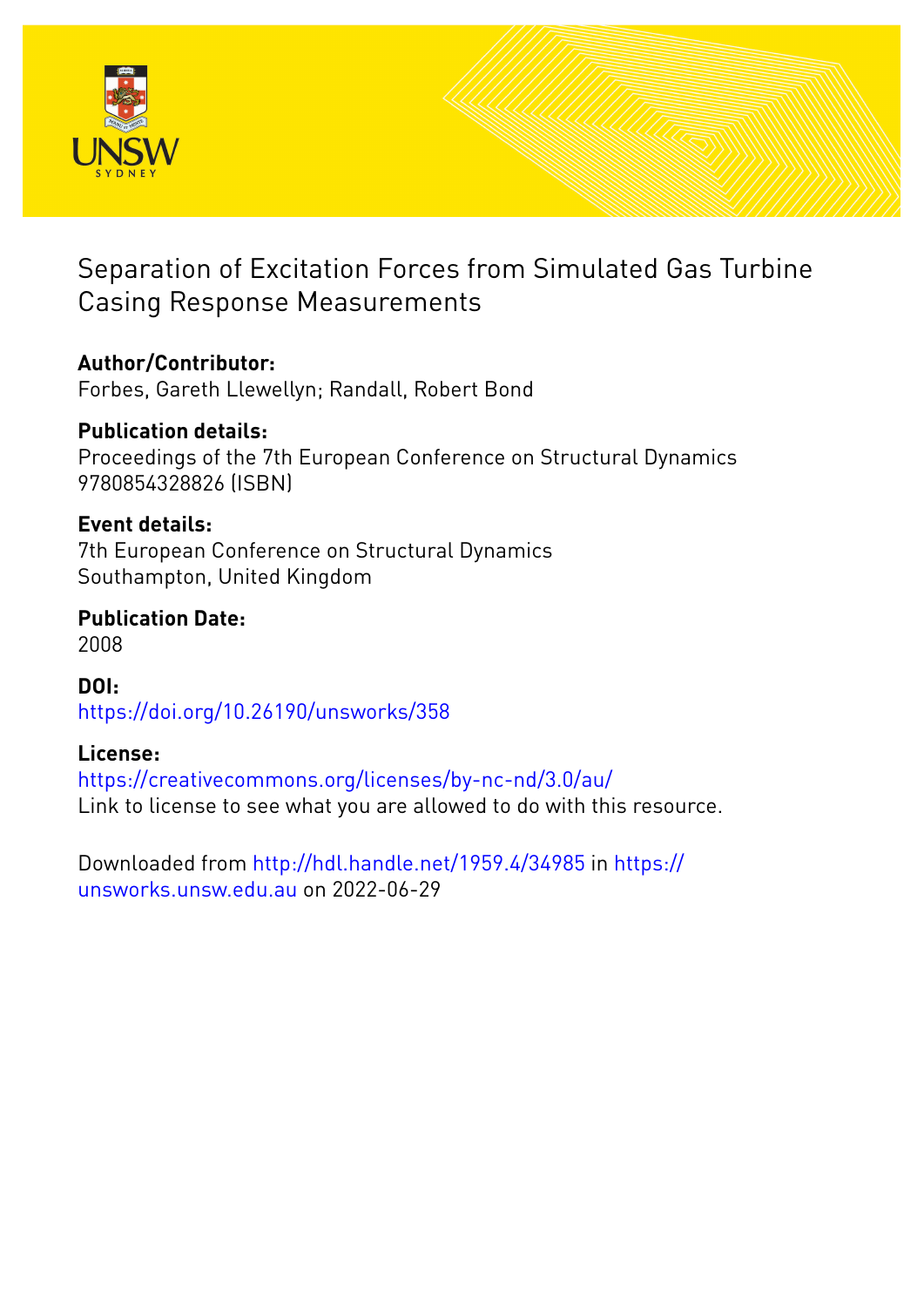

### **SEPARATION OF EXCITATION FORCES FROM SIMULATED GAS TURBINE CASING RESPONSE MEASUREMENTS**

**Gareth L. Forbes<sup>1</sup> , Robert B. Randall<sup>1</sup>**

<sup>1</sup>School of Mechanical and Manufacturing Engineering University of New South Wales P.O. Box 6359, 1466 UNSW Sydney, Australia E-mail: [gareth.forbes@student.unsw.edu.au](mailto:gareth.forbes@student.unsw.edu.au) [b.randall@unsw.edu.au](mailto:b.randall@unsw.edu.au)

**Keywords:** Gas turbines, forced response, casing vibrations, cyclostationarity

### **ABSTRACT**

Condition monitoring of blades within gas turbines has been and will continue to be of importance in all areas of their use, for maintenance and reliability purposes. Non-intrusive measurement of blade condition is the ambition of most techniques for this endeavour, with a number of methods proposed, investigated and employed for such measurement, with the current dominant method using proximity probes to measure blade arrival time for subsequent processing. It is proposed, however, that the measurement of the casing vibration, due to the aerodynamic-structural interaction within a gas turbine, could provide a means of blade condition monitoring and modal parameter estimation, without requiring perforation of the casing. An analytical model of a gas turbine casing and simulated pressure signal associated with the rotating blades, individual blade vibrations and transfer of stator blade vibrations has been developed in order to understand the complex relationship between casing response and the most important excitation forces.

Due to the force interaction being through a fluid medium, a certain degree of randomness is introduced into the excitations, and the viability of this inherent randomness as a useful aid for separation of the contributing excitation forces from the system response is explored.

### **1. INTRODUCTION**

Blades within gas turbines operate under high unsteady pressure forces and turbulent pressure fluctuations at temperatures often approaching the design limit for metallic crystalline structure degradation. It is therefore not surprising that both forced vibration and heat transfer efficiency of turbine blades are of major concern in design and operation, and as such have been subject to a considerable amount of research study. Reduction of the forced vibration of blades is an important design factor to limit the dynamic forces to which the blades are subjected during operation. Traditionally, this promoted the use of the Campbell diagram to try to arrange design operating conditions such that the blades are not excited at a blade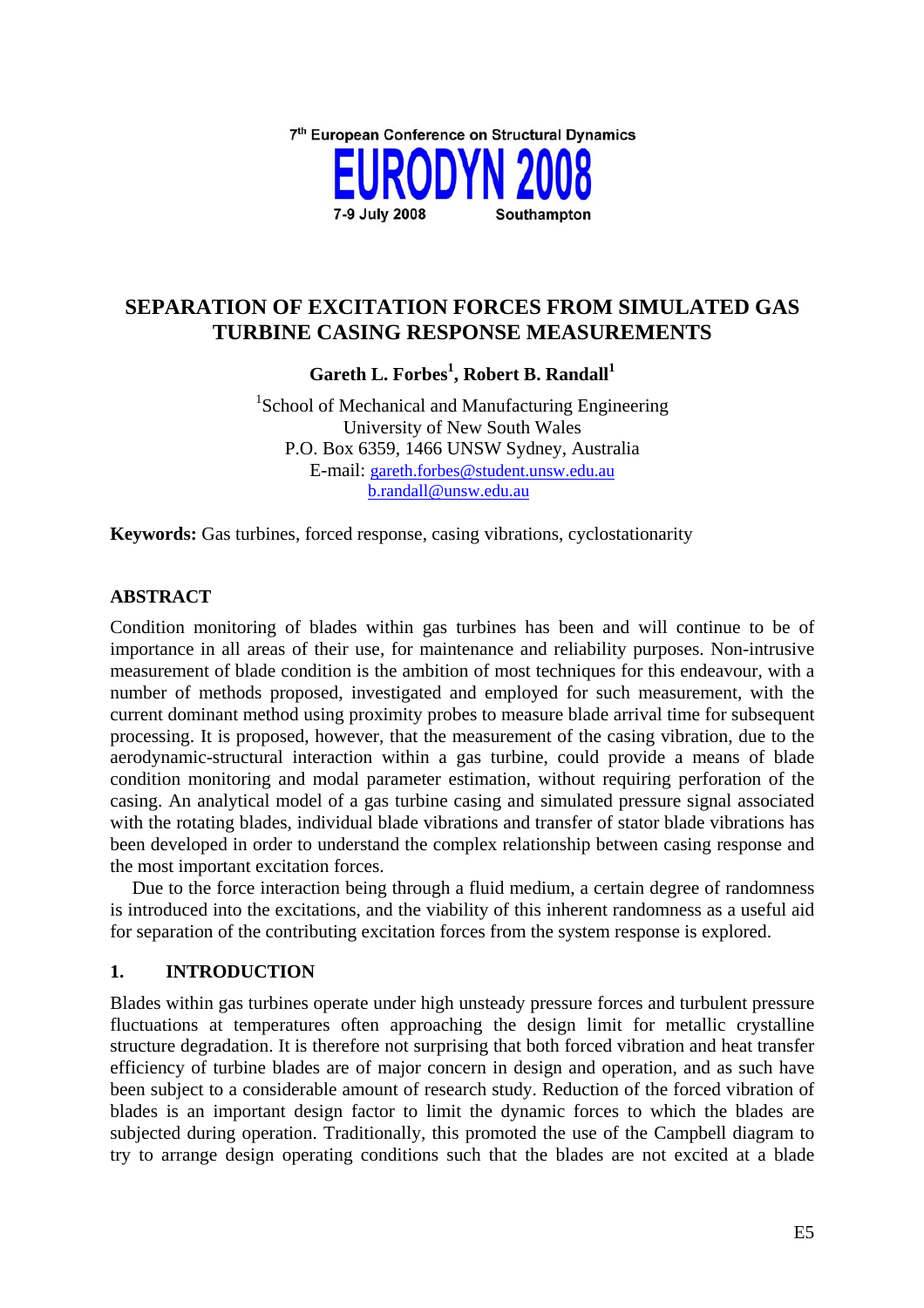natural frequency. Furthermore the modeling of blade forced structural motion has advanced to take into account effects of wake passing, blade tip vortices, with semi-empirical models, as well as structural and aerodynamic loadings on blades [1], with further extensions using computational methods to calculate blade mode shapes and pressure loadings to better estimate the structural and aerodynamic loadings [2]. Having the ability to measure the forced vibration of the bladed arrangement during design to verify predicted vibrations is therefore advantageous. Under operating conditions the introduction of a fault in a gas turbine blade will alter the blade vibration properties and as the blades are under forced vibration. measurement of the blade vibration can lead to determination of a blade's condition.

This need to measure blade vibration in both design and in operation has led to the development of the current dominant method; blade tip timing (BTT) for blade vibration measurement in the aero-industry [3, 4]. Measurements are taken using radially mounted proximity probes which measure the blade arrival times at different points around the casing in order to deduce blade vibration information. BTT methods are currently able to satisfactorily measure asynchronous, non-integer multiples of shaft speed, blade vibrations such as rotating stall, flutter and compressor surge, however no one single method is able to fully characterise the vibration parameters of blades in service [5].

An alternative method has been proposed for non-intrusive measurement of blade vibrations by means of external accelerometer measurements on the casing of a gas turbine [6]. This recent work however only dealt with the deterministic periodic forced blade vibrations, as is customary with blade vibration modeling and non-intrusive blade vibration measurement methods [1, 2, 7]. This current trend to model only the periodic forced responses within gas turbines in blade vibration models is thought to be driven by the fact that these periodic forces are usually the most destructive forces within an engine, which can cause large deflections and blade failure. It is however well understood that the operating conditions inside a gas turbine are highly turbulent, due to a wide variety of influences including; but not limited to, ingested turbulence, turbulent boundary layer flow, wake interaction, reversed flow and tip vortex flow. Each of these turbulent mechanisms have been investigated by numerous authors; (see for example [8-10]), however the motivation for understanding the turbulent flow phenomena has mainly been for the heat transfer efficiency and the aerodynamic efficiency of the blades through the boundary layer transition or separation [11, 12]. It has however been seen in a centrifugal compressor with no periodic pressure fluctuations, that the dominant excitation can be from broadband turbulent flow [13].

Without turbulence effects, the flow and pressure fluctuations would be purely deterministic and periodic, yet when the flow becomes turbulent these periodic pressure fluctuations become modulated by a random component. This is conventionally dealt with by adding a stationary random excitation component to the periodic forcing term, however it has been shown that a random amplitude modulated periodic signal is in fact cyclostationary, and displays periodicity in any second order statistic of the signal such as the variance, or autocorrelation function. [14]. The two-dimensional Fourier transform of the autocorrelation function is called the spectral correlation, and for second order cyclostationary signals is discrete in "cyclic frequency" α (Fourier transform with respect to normal time *t* exhibiting periodicity) while continuous in normal frequency *f* (Fourier transform with respect to time lag  $\tau$ ). This periodicity can then be exploited in separating differing signal types, viz; periodic, stationary random, and cyclostationary with different cyclic frequencies. This signal property has been successfully used in mechanical systems, for instance in the separation of bearing and gear faults [15], and is generally described as a signal processing tool for mechanical systems in [16]. The effects of cyclostationarity in the forced response of blades within turbo-machinery and simulation of the casing response under these operating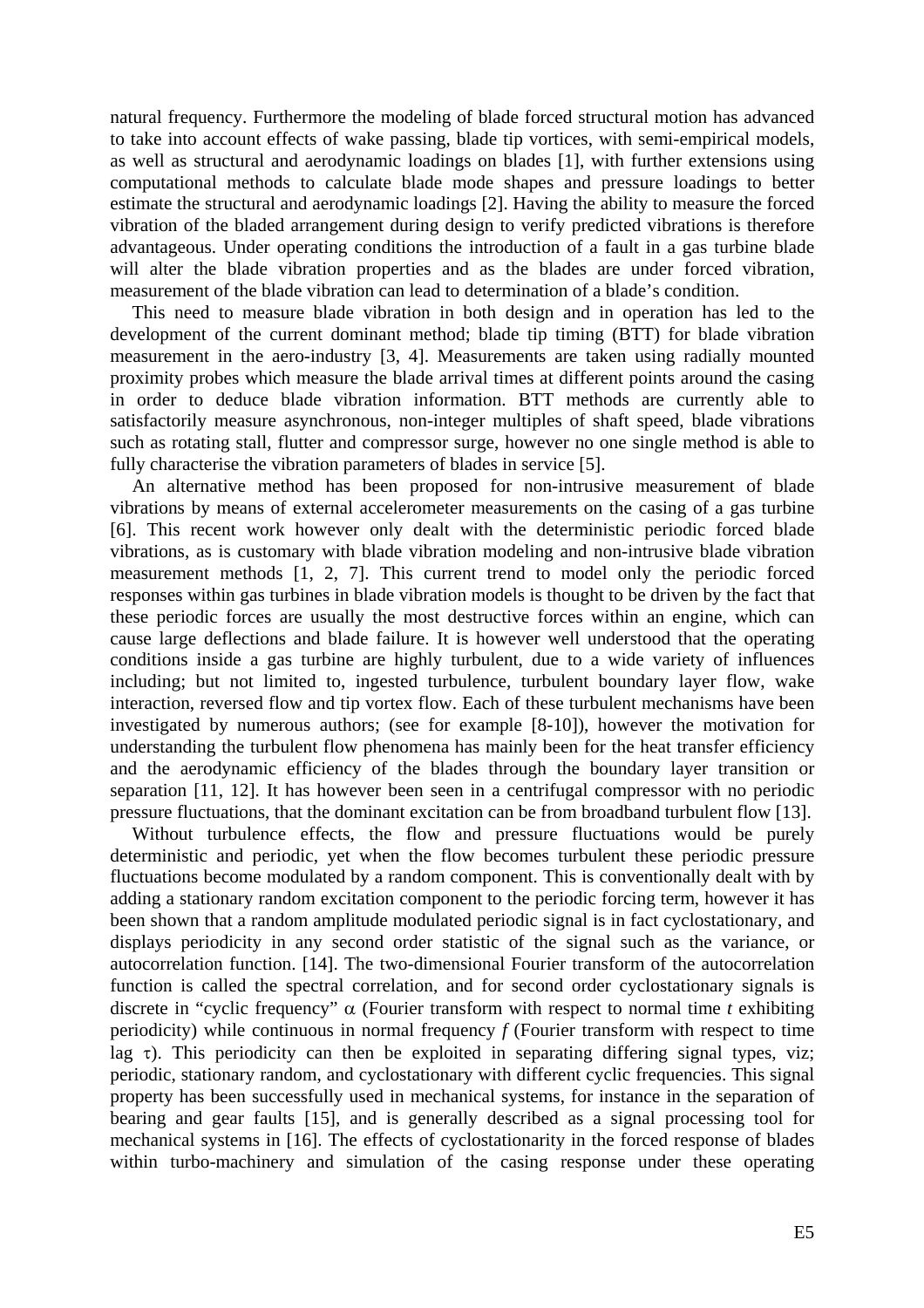conditions is explored in the subsequent sections.

#### **2. FORCES ON CASING AND STATOR/ROTOR BLADES**

The casing of a gas turbine, under test conditions, can be excited by two groups of forces [17], viz: (a) forces from the engine and running gear through casing/bearing attachments, (b) forces from the aerodynamic/structural interaction within the engine. The second group of forces, (b), can then be further broken down into its believed constituents; (i) interaction with the rotating pressure profile around each rotor/stator blade, (ii) propagation of acoustic waves inside the casing, (iii) pressure fluctuations due to turbulent and impulsive flows. The casing response due the steady state forces, (i), have been studied in [6]. As stated earlier, all known general blade forced response modelling and BTT techniques for measurement of blade response have only focused on the steady state response conditions. The current modelling takes into account the forces due to random turbulent flows, (iii), and in fact uses the inherent characteristics of these signal types to aid in the separation of the excitation forces.



<span id="page-3-0"></span>Figure 1 longitudinal section of 1.5 stage turbine (a), wake interaction between blade rows (b)

The current model is of a 1.5 stage turbine, with a row of 5 inlet guide vanes, IGV's, followed by a row of 6 rotor blades, with a final row of 5 stator blades. The IGV's and stator blades are also not "clocked", i.e. they are aligned axially. A longitudinal section of the simulated blade rows is shown in [Figure 1](#page-3-0)(a), a transverse sectional view is seen in [Figure 2.](#page-4-0)

In order to understand how the casing responds under the influence of the simulated operating conditions, we first discuss how the pressure profiles around each blade cause the casing to undergo forced vibration. In [Figure 2](#page-4-0), the first harmonic of the pressure field around the rotor blades, which rotates at the input shaft speed  $\Omega$ , is displayed. It is clear that as this pressure profile rotates with shaft speed; there will be a fluctuating pressure on the inner surface of the casing. An equivalent static pressure field also exists around the stator blades. As a rotor blade goes past a stator blade, the pressure potential fields would interact with each other and provide a force on each. Along with the pressure potential around the blades, a more impulsive pressure fluctuation on the blades is introduced from the wakes behind leading blade rows which interact with downstream blade rows, as can be seen in [Figure 1](#page-3-0)(b). Unlike the pressure potential effects, the wakes from upstream blades only affect downstream blades, whereas the pressure potential effects can affect both up- and downstream blade rows. The combination of the passing blade potentials and wake forces, often referred to as the pressure unsteadiness, therefore describe the total steady state force loadings on both the stator and rotor blades. It can now be seen that if all the blades undergo no deflection the response of the casing would be defined by its forced vibration under the effect of the rotating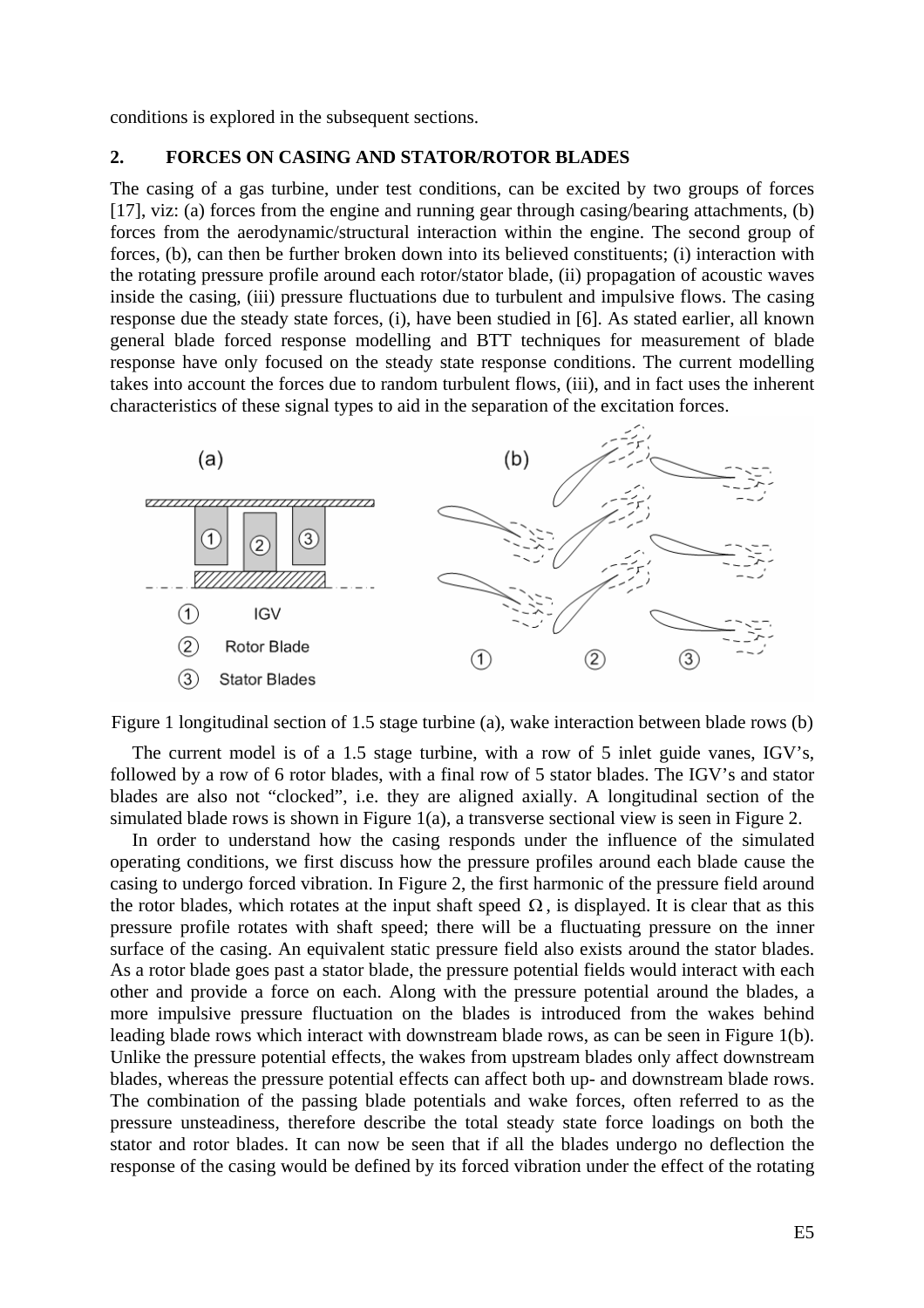pressure profile around the rotor blades, and the forces transmitted through the stator blades, which in the limit would produce a local moment on the inside surface of the casing. This assumption of the stator blades remaining stationary will be maintained throughout the analysis, this being justified partly due to the fact that few stator blade vibration problems in turbo-machinery have been reported [18]. Stator blade vibration could however be included in more detailed models.



<span id="page-4-0"></span>Figure 2 transverse sectional view of 1.5 stage turbine, s(1)-s(5) stator blade locations, b(1) b(6) rotor blade locations

Now if the rotor blades are free to vibrate during the gas turbine operating cycle, the pressure around the rotor blades would vary in phase due to the blades' motion. Allowing each blade to vibrate individually, the rotating pressure field around each blade that acts on the casing surface, and the associated pressure profile around the blade following its motion, may be expressed mathematically as follows.

$$
P_n = P.e^{jb[\theta - \Omega t - x(t)]} \cdot \left[ H\left(\theta - \Omega t - \alpha_r + \frac{\pi}{b}\right) - H\left(\theta - \Omega t - \alpha_r - \frac{\pi}{b}\right) \right]
$$
(1)

<span id="page-4-1"></span>where *H* is the Heaviside function and  $x(t)$ <sub>*r*</sub> motion of the '*r*<sup>th</sup>' blade.

The forces on both the rotor and stator blades, downstream of a blade row, have been shown to have, in general, a damped impulse shape [10] (obviously this varies widely and is dependent on the specific turbine). The forces acting on the blade are therefore modelled as a raised cosine with a period of half the blade pass forcing frequency, as illustrated in [Figure 3](#page-5-0). The Fourier series expansion of this force on the  $'r^{th}$  blade can be expressed as:

$$
f(t)_{r1} = F_0 \left\{ \sum_{i=0}^{\infty} A_i \cos \left[ i \left( \omega_{\text{spf}} t + \gamma_r \right) \right] \right\}
$$
 (2)

$$
\gamma_r = \frac{2\pi (r-1)}{b} - \text{round}\left(\frac{s(r-1)}{b}\right) \frac{2\pi}{s} \tag{3}
$$

where  $A_i$  are the Fourier coefficients and  $\omega_{\rm mf}$  is the stator passing frequency.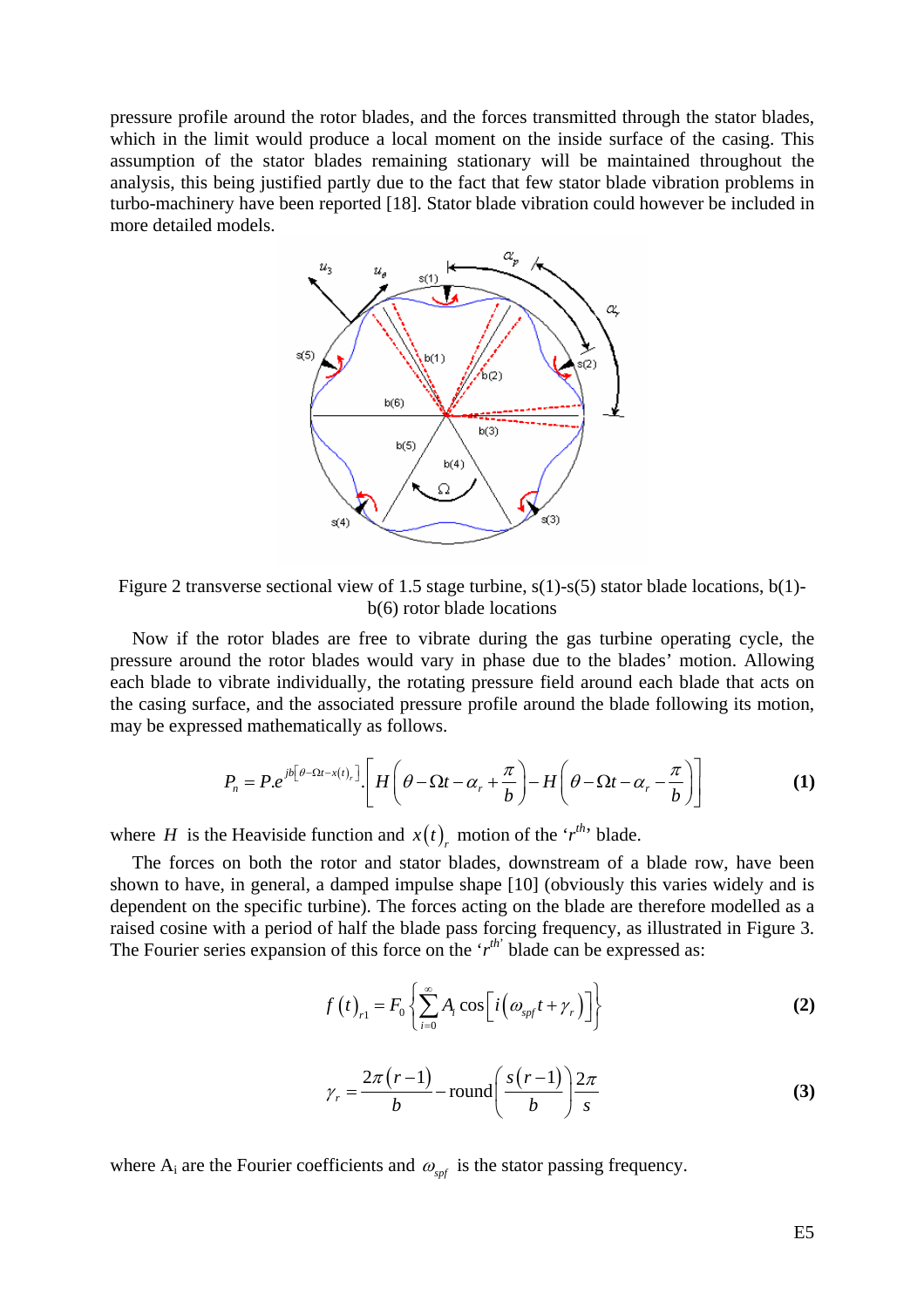

Figure 3 blade forcing function, purely deterministic (a), with random fluctuations (b)

<span id="page-5-0"></span>Turbo-machinery flow conditions however are inherently turbulent, as stated earlier, with background turbulence intensity levels often reported to be approx. 3-4%, and turbulence within the wake region often 5 times greater than the background turbulence [8, 11, 19]. It is also noted that the frequency content of turbulence within a gas turbine will be somewhat band-limited, however in the context of this work the turbulence was assumed to be completely broadband. As the turbulence affects the magnitude of the blade pressure profile and pressure due to wake forces, this would then give a random amplitude modulation of the force on the blades, so the force including the turbulent fluctuations on the ' $r^{th}$ ' blade can now be expressed as (it is to be noted in this study only the effect of random fluctuations on the blade motion were considered, and not the random fluctuations on absolute magnitude of the pressure on stator blades and casing surface):

$$
f(t)_{r2} = F_0(b(t)+1)\left\{\sum_{i=0}^{\infty} A_i \cos\left[i\left(\omega_{\text{spf}}t + \gamma_r\right)\right]\right\}
$$
 (4)

<span id="page-5-1"></span>where  $b(t)$  is a uniformly distributed random variable with zero mean and deviation of  $\pm 7.5\%$  .

Lastly the force transmitted to the casing through the stator blades, with their dynamic motion neglected, can be applied as a discrete moment at the location of the stator blade attachment, with the same form as the loading on the rotor blades as given in equation [\(4\)](#page-5-1), however the phase will now be dependent on the rotor blades' motion such that the resulting moment for the ' $p^{th}$ ' stator blade can be expressed as:

$$
T_p = M_0 \left\{ \sum_{r=1}^{b} \sum_{j=0}^{\infty} A_j \cos \left[ j \left( \Omega t - x(t) \right) + \alpha_r - \alpha_p \right) \right\} \delta \left( \theta - \alpha_p \right) \left( \frac{1}{R} \right) \tag{5}
$$

<span id="page-5-2"></span>The turbulence effects can be seen in the above equations to influence the forces causing the rotor blade motion; however, they also affect the direct pressures acting on the casing through the phase modulation of the rotating pressure field and moment loadings on the casing from the stator blades.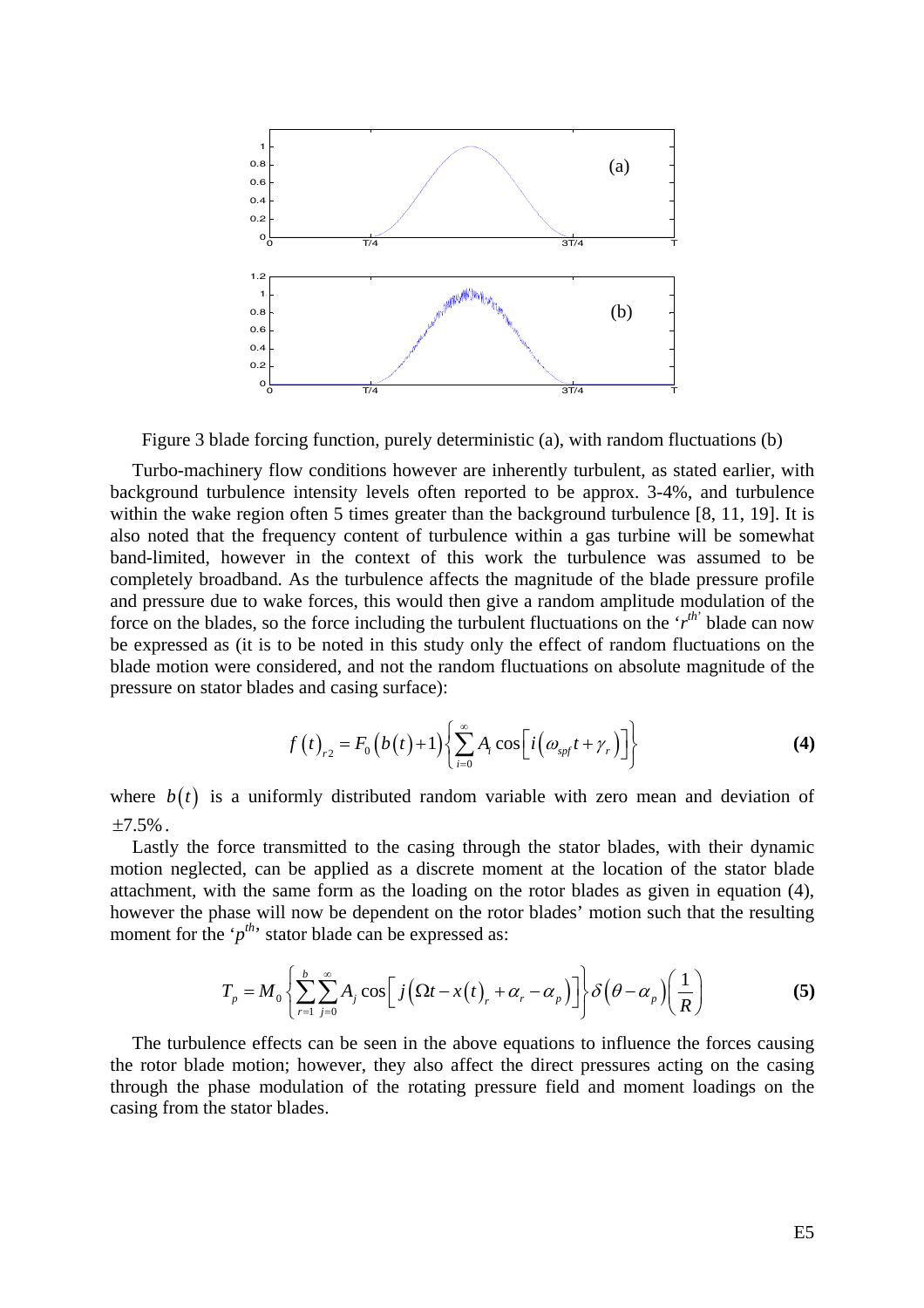#### **3. BLADE FORCED VIBRATION SOLUTION**

The force acting on the rotor and stator blades has now been defined in equation [\(4\),](#page-5-1) with terms for both the pressure unsteadiness, the deterministic component; and the turbulence, the random component. The blade is assumed to act as a simple oscillator, i.e. a single degree of freedom spring-mass-damper system, this has been stated to be an adequate model of the blade's response if only one natural frequency is near the excitation frequencies [7], it has also been stated that at most a two degree of freedom system would adequately model the blades' forced vibration at any given operating condition (bending and twisting). All blades have been given an arbitrary natural frequency of 500Hz, with no coupling between blades or mistuning effects, with light damping of  $\zeta = 0.005$ , and the blades' maximum deflection is limited to  $\pi/2b$ , or one quarter of the blade spacing, at resonance.



Figure 4 single degree of freedom blade model

The solution for the forced response of the above SDOF system, under a deterministic forcing function is easily shown to be:

$$
x(t)_{rd} = \sum_{i=0}^{\infty} X_{ir} \cos\left[i\left(\omega_{spf}t - \phi_{ir} + \gamma_r\right)\right]
$$
 (6)

where  $X_{ib}$  and  $\phi_{ib}$  are the non-dimensional amplitude and phase for the ' $r^{th}$ ' rotor blade, and can be found in any general vibration text such as [20].

The blades' motion for the deterministic part of  $f(t)$ , is now fully defined. However, if we now look back at the random component of equation [\(4\)](#page-5-1), we see that we have an amplitude modulated random signal, which is a classic type of cyclostationary signal [14]. It is however purely stochastic which makes it relatively straightforward to solve for the blades' response to this signal.

<span id="page-6-0"></span>The normal procedure to solve for the response of a linear time invariant, LTIV, filter to a random input is to express the Power Spectral Density, PSD, as:

$$
S_{y}(\omega) = H(\omega)H^{*}(\omega)S_{x}(\omega)
$$
\n(7)

$$
S_{x}(\omega) = \lim_{W \to \infty} \frac{1}{W} E\left\{ X_{W}(\omega) X_{W}^{*}(\omega) \right\}
$$
 (8)

where  $*$  is the conjugate operator.

Now the response of the blade can be seen to be defined for the entire forcing function, equation [\(4\)](#page-5-1).

#### **4. CASING RESPONSE SOLUTION**

The response of the blade under the specific loading conditions was shown in the previous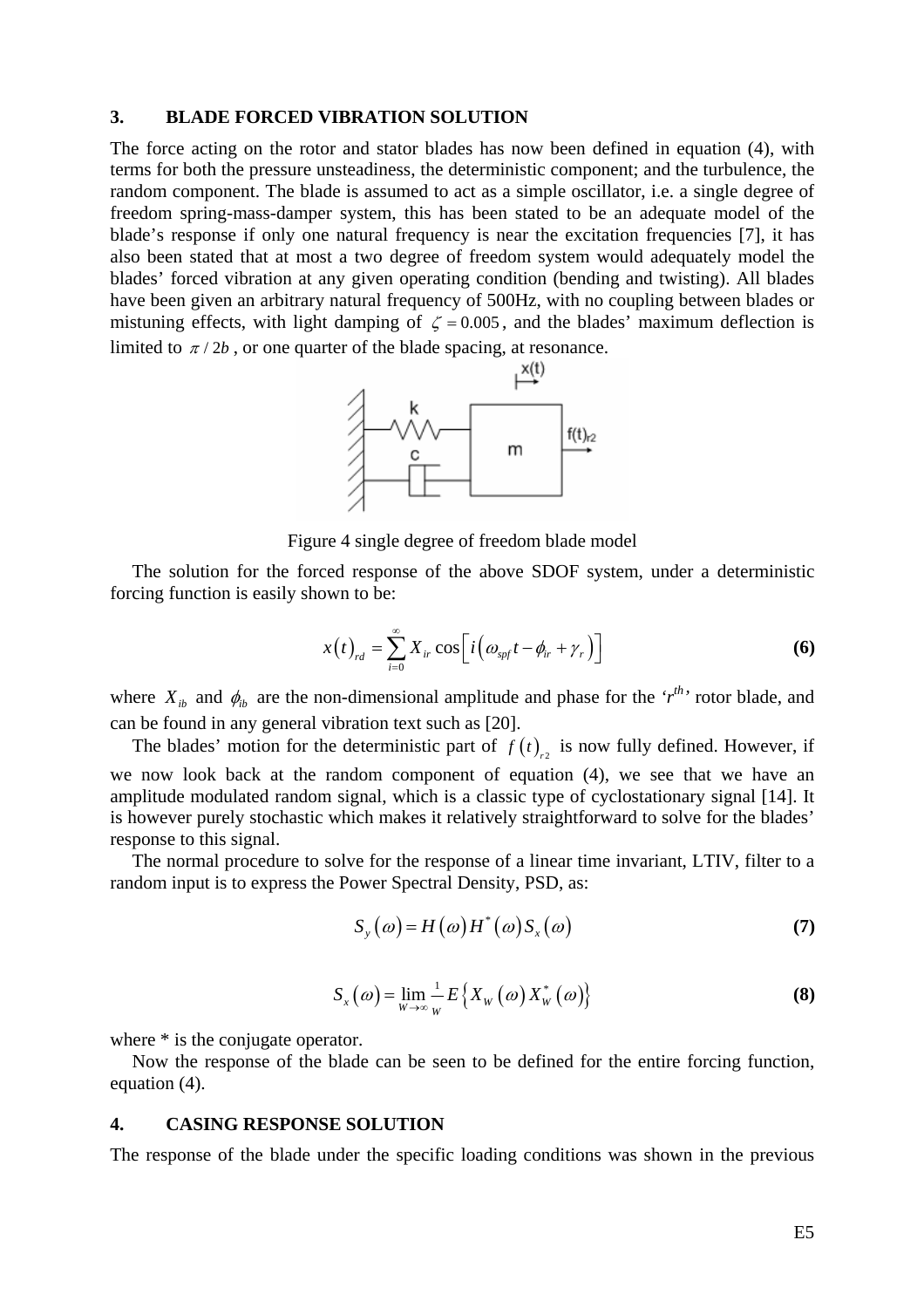<span id="page-7-0"></span>section, now the casing response under the influence of the forces given in equations [\(1\)](#page-4-1) and [\(5\)](#page-5-2) can be undertaken. The casing was modelled as an ideal circular ring, with the geometric and material properties as given in [Table 1.](#page-7-0) The equations of motion are then solved for the circular ring under the given forces to provide a complete analytical closed form simulated solution.

| Density                 | $\rho = 7.85 \times 10^{-9}$ Ns <sup>2</sup> / mm <sup>4</sup> |
|-------------------------|----------------------------------------------------------------|
| Young's Modulus         | $E = 20.6 \times 10^4 N / mm^2$                                |
| Mean Radius             | $R = 100$ mm                                                   |
| <b>Radial Thickness</b> | $h = 2mm$                                                      |
| Damping                 | $\zeta = 0.01$                                                 |

*Table 1 Geometric and material properties of ring* 

#### **4.1 RESPONSE DUE TO ROTATING PRESSURE FIELD**

For both the deterministic and random blade vibrations the solution is undertaken by first solving the generalised force vector for the system. The generalised force vector is given as:

$$
F_{nk} = \frac{1}{2\rho h N_{nk}} \int_{\theta} P_n \cdot \text{conj}\left(U_{3k}\right) R d\theta \tag{9}
$$

The necessary mode shapes for an elastic ring under a moving load are given below [21], the solution is also only solved for  $k = 1$ , as the lowest natural frequency at  $k = 2$ , is an order of magnitude above blade pass frequency, BPF.

$$
U_3 = e^{jn(\theta - \alpha_r)}\tag{10}
$$

It is also shown that:

$$
N_n = \pi \left( 1 + C_n^2 \right) R \tag{11}
$$

and approximated:

$$
C_n \approx -1/n \tag{12}
$$

The generalised force vector can therefore be shown to be:

$$
F_n = \frac{P.R.f(n)}{2\rho h N_n} e^{-i\left[n\Omega t + b.x(t)_r\right]}
$$
\n(13)

$$
f(n) = \frac{\frac{2}{b-n} \sin\left(\frac{(b-n)\pi}{b}\right)}{\frac{2\pi}{b}} \quad n \neq b
$$
 (14)

The solution for the periodic part of a blade's response,  $x(t)$ <sub>rd</sub>, is given by: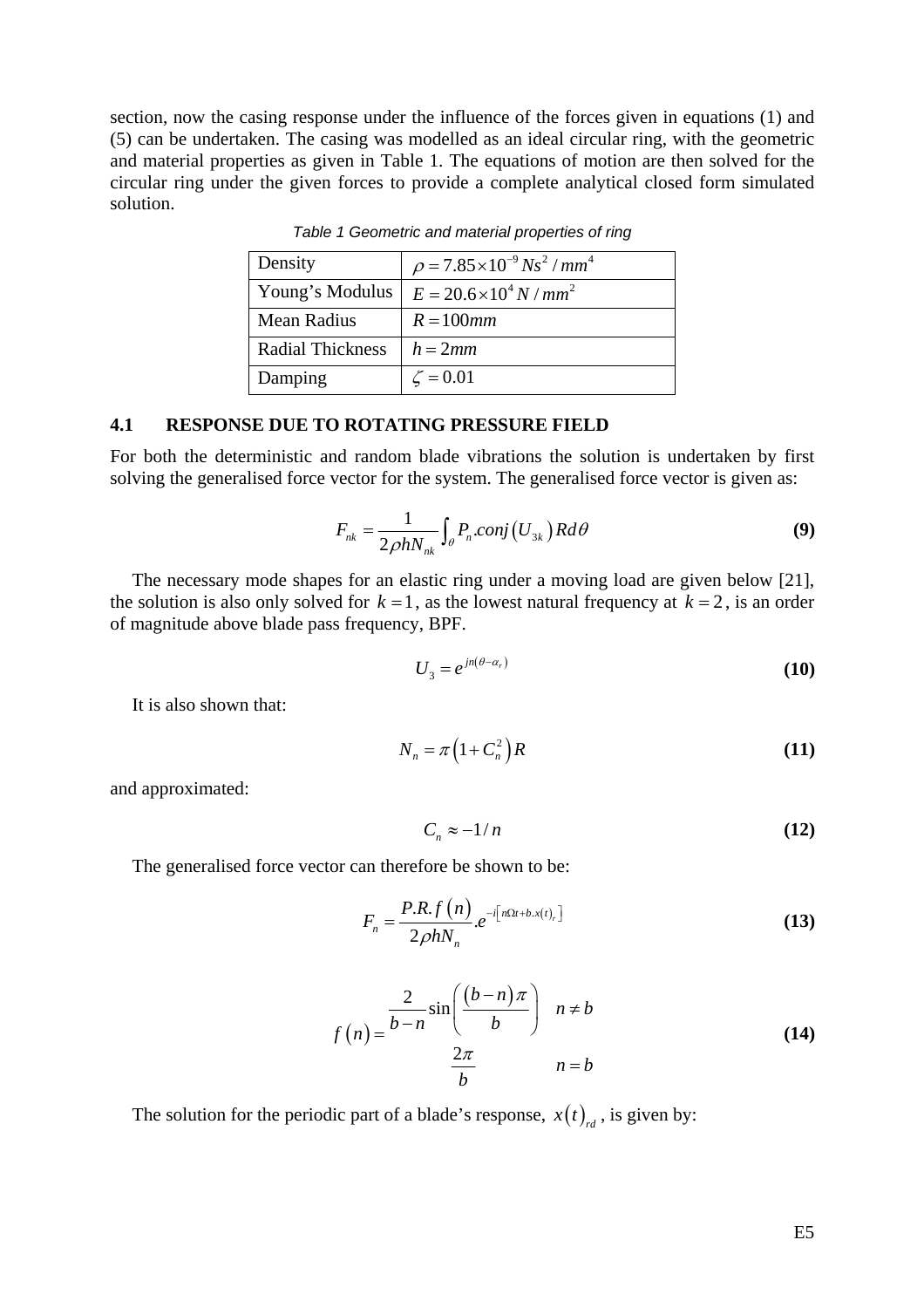$$
u_{3d} = \text{Re}\left[\sum_{i=0}^{\infty}\sum_{n=1}^{\infty}\sum_{\nu=-\infty}^{\infty}\sum_{r=1}^{b}a_{ni}e^{j\left(n\theta-n\Omega t-\nu\left(i\omega_{spf}t+\gamma_r+\varphi_{ir}\right)-\psi_{ni}-n\alpha_r\right)}\right]
$$
(15)

$$
a_{ni} = \frac{P.R.f(n) J_{\nu} (b.X_{ir})}{2\rho h N_n \sqrt{(n^2 \tilde{\omega}_n^2 - n^2 (\Omega - \nu i \omega_{\text{spf}} / n)^2)^2 + 4\zeta^2 \tilde{\omega}_n^2 n^4 (\Omega - \nu i \omega_{\text{spf}} / n)^2}}
$$
(16)

$$
\psi_{ni} = \tan^{-1} \left( \frac{2\zeta \left( \frac{\Omega - vi\omega_{\text{spf}}/n}{\tilde{\omega}_n} \right)}{1 - \left( \frac{\Omega - vi\omega_{\text{spf}}/n}{\tilde{\omega}_n} \right)^2} \right)
$$
(17)

where  $\tilde{\omega}_n = \omega_n / n$ .

The solution for the random component of the blade motion on the rotating pressure field is solved in the same manner for a stochastic process as for the blade random excitation given in equation [\(7\).](#page-6-0)

### **4.2 RESPONSE DUE TO STATOR BLADE LOADINGS**

The same methodology for the stator blade loadings will be used as for the rotating pressure field. With first solution of the generalised force vector, which can be shown for a moment load on an elastic ring to be given by [22].

$$
F_n = \frac{1}{\rho h N_n} \int_{\theta} U_3 \left[ \frac{\partial (T_p R)}{\partial \theta} \right] d\theta \tag{18}
$$

where the mode shapes are now given as:

$$
U_3 = \cos n \left( \theta - \phi_p \right) \tag{19}
$$

<span id="page-8-0"></span>The solution for the generalised force vector is now given as:

$$
F_n = \frac{M_0 n}{\rho h N_n} \sum_{j=0}^{\infty} \left\{ A_j \cos \left[ j \left( \omega_{b p f} t + \gamma_p - x(t) \right) + \phi_j \right) \right\} \tag{20}
$$

$$
\gamma_p = \text{round}\left(\frac{b(p-1)}{s}\right)\frac{2\pi}{b} - \frac{2\pi(p-1)}{s} \tag{21}
$$

setting the condition that:

$$
\phi_p = -\frac{\pi}{2n} + \alpha_p \tag{22}
$$

The solution to the deterministic part of the blade vibration is given as: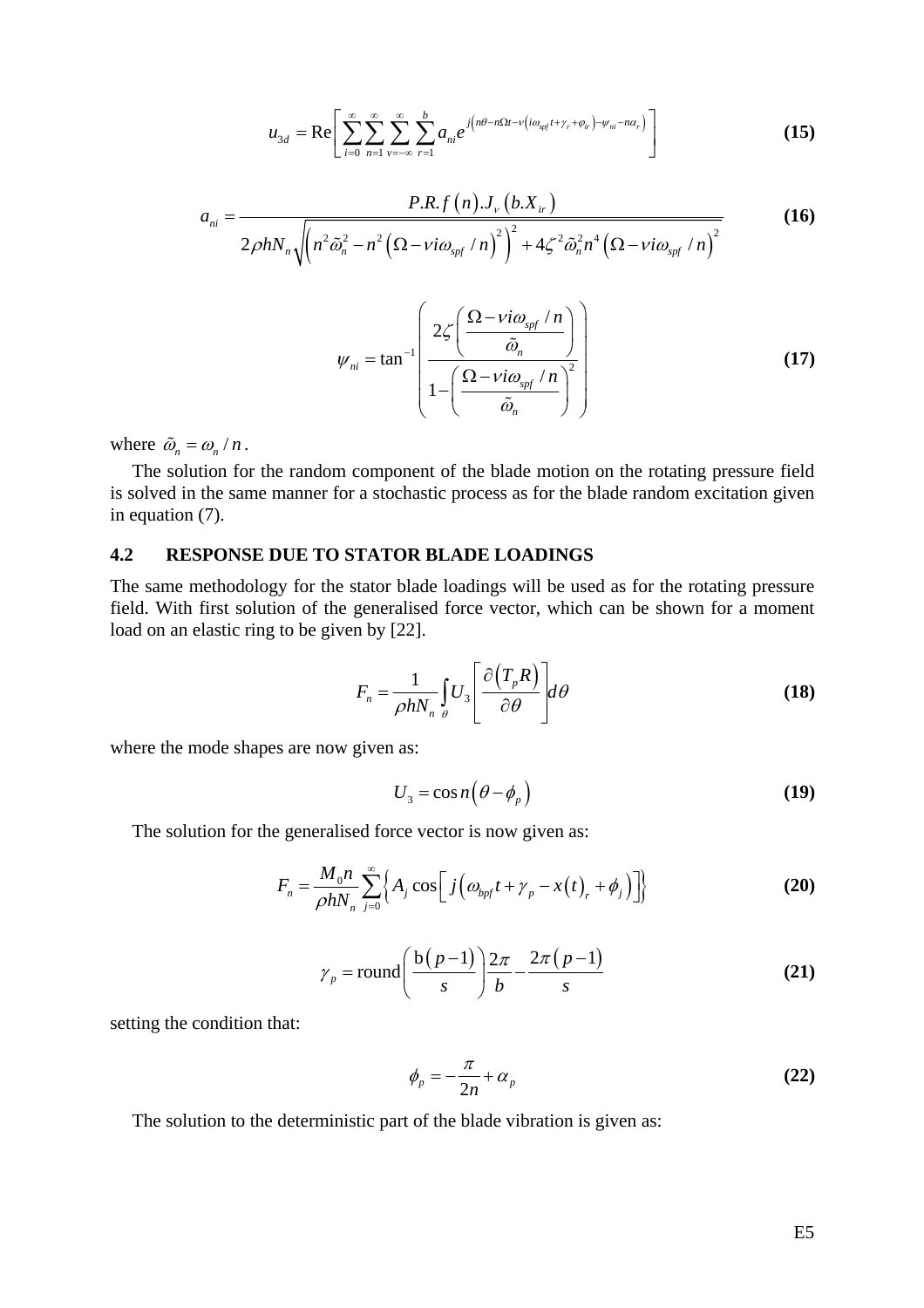$$
u_{3d} = \sum_{j=0}^{\infty} \sum_{i=0}^{\infty} \sum_{n=0}^{\infty} \sum_{p=1}^{\infty} \sum_{\nu=-\infty}^{\infty} \frac{M_0 n J_v(X_{ir}) A_n}{\rho h N_n} \Big\{ A_j \cos \Big[ j \Big( \omega_{bpf} t + \gamma_p - \nu \Big( i \omega_{spf} t + \phi_i \Big) - \phi_n + \phi_j \Big) \Big] \Big\} \cdot \cos n \Big( \theta - \phi_p \Big)
$$
\n(23)

$$
A_n = \frac{1}{\omega_n^2 \sqrt{\left[1 - \left(\frac{\omega}{\omega_n}\right)^2\right] + 4\zeta^2 \left(\frac{\omega}{\omega_n}\right)^2}}
$$
(24)  

$$
\phi_n = \tan^{-1} \left(\frac{2\zeta(\omega/\omega_n)}{1 - \left(\frac{\omega}{\omega_n}\right)}\right)
$$

The solution to the random part of the blade vibration is once again solved for in the same manner as outlined in preceding sections. It will however be shown here for clarity how the random forcing function on the rotor blades propagates through to a random force on the casing through the stator blade loadings and contains information on the blade vibrations themselves.

<span id="page-9-0"></span>Substitution of the instantaneous stochastic blade vibrations into equation [\(20\),](#page-8-0) gives the generalised force vector for loading on each stator blade.

$$
F_{n, random} = \sum_{r=1}^{b} \sum_{j=0}^{\infty} \frac{M_0 n}{\rho h N_n} A_j \left\{ \cos \left[ j \left( \Omega t + \alpha_r - \alpha_p \right) \right] \cdot \cos \left( x_r \right) + \sin \left[ j \left( \Omega t + \alpha_r - \alpha_p \right) \right] \cdot \sin \left( x_r \right) \right\} (26)
$$

where  $x_{random}$  is the instantaneous time signal of the blade motion under the stochastic part of the forcing function. The PSD, of the casing vibration would therefore be comprised of the generalised force on each stator blade after it passes through the LTIV filter of the casing's structural transfer function. From equation [\(26\)](#page-9-0), it can be seen that the random blade vibrations are multiplied by *'j'* multiples of  $Ω$ . This causes, not initially intuitively, the response for the blade structural response, with a peak at its natural frequency, to be present in the PSD at the multiples of shaft speed,  $\Omega$ ,  $\pm$  blade natural frequency.

#### **5. RESULTS**

Results were obtained for the radial displacement of a circular ring under the loading conditions outlined earlier, with an input shaft speed,  $\Omega$ , of 80 Hz. The analytical solution of the PSD is shown in [Figure 5,](#page-10-0) the response form is seen to be made up of discrete peaks at multiples of shaft speed, with the dominant peak being at BPF, which is what was observed in [6]. Underlying the discrete peaks is the casing structural response as excited by the stochastic part of the blade forcing function. Separation of the periodic discrete contribution to the casing PSD is relatively straightforward with a range of techniques available, such as synchronous averaging. Once separated the deterministic components or the residual signal can be further utilised. It is in this instance the residual signal which is to be further examined, as is illustrated in [Figure 6](#page-10-1). The residual PSD can be seen to have multiple peaks not at the locations of structural resonance of the ring, these peaks are in-fact the forcing function, given in equation [\(4\),](#page-5-1) filtered by the structural response of the blade. The peaks appear at multiples of shaft speed  $\pm$  the blade natural frequency for the contribution given by both the stator blade loadings and rotating internal pressure field. Interestingly, for the rotating pressure load, the contribution at any integer multiple of shaft speed comes solely from the same integer numbered mode.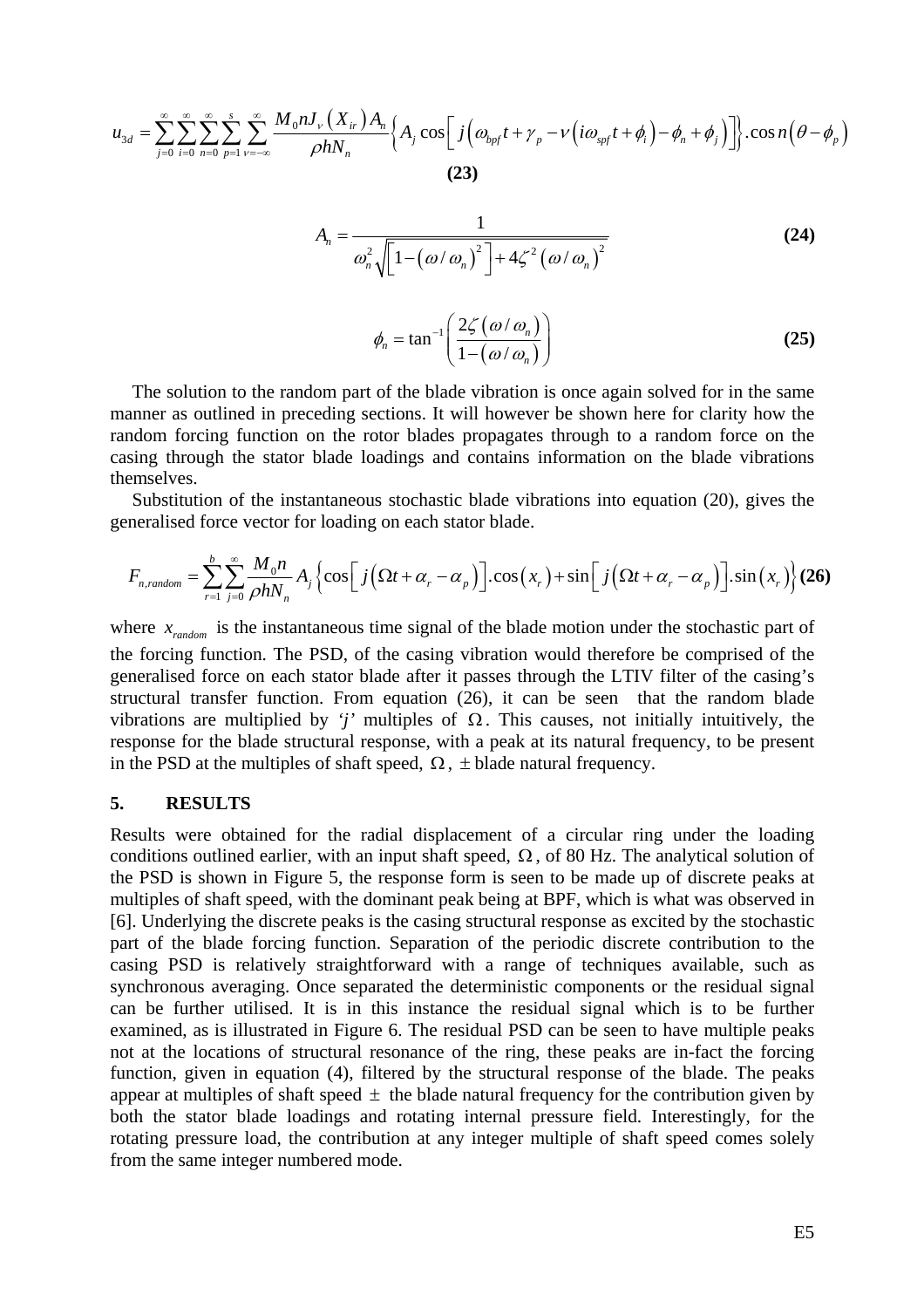

<span id="page-10-0"></span>Figure 5 PSD of total casing response, vertical dashed lines at shaft speed spacing



Figure 6 Residual PSD — , structural transfer function ----, vertical dashed lines at  $(4-6)$  × shaft speed + blade natural frequency.

<span id="page-10-1"></span>Although the PSD of the casing vibrations can be seen to show information pertaining to the rotor blade vibrations, if more than a single stage turbine was analysed the contribution from each stage would be masked by excitations from other stages. It is therefore advantageous that a single stage may be extracted from the overall measurements. This could be done by exploiting the cyclostationary properties that the stochastic forcing signal contains. Contributions to the casing vibration from the stator blades and rotating pressure field, from a given stage, can be seen to have cyclic frequencies of  $i\omega_{spf} \pm j\Omega$  and  $i\omega_{spf} \pm n\Omega$ respectively. Although contributions are not unique for each stage, as all stage frequencies are harmonics of shaft speed, the contribution at harmonics corresponding to the sums of multiples of a particular SPF and the down stream BPF are presumed to be dominant.

Shown in [Figure 7](#page-11-0) is the cyclic spectrum (spectral correlation for a particular cyclic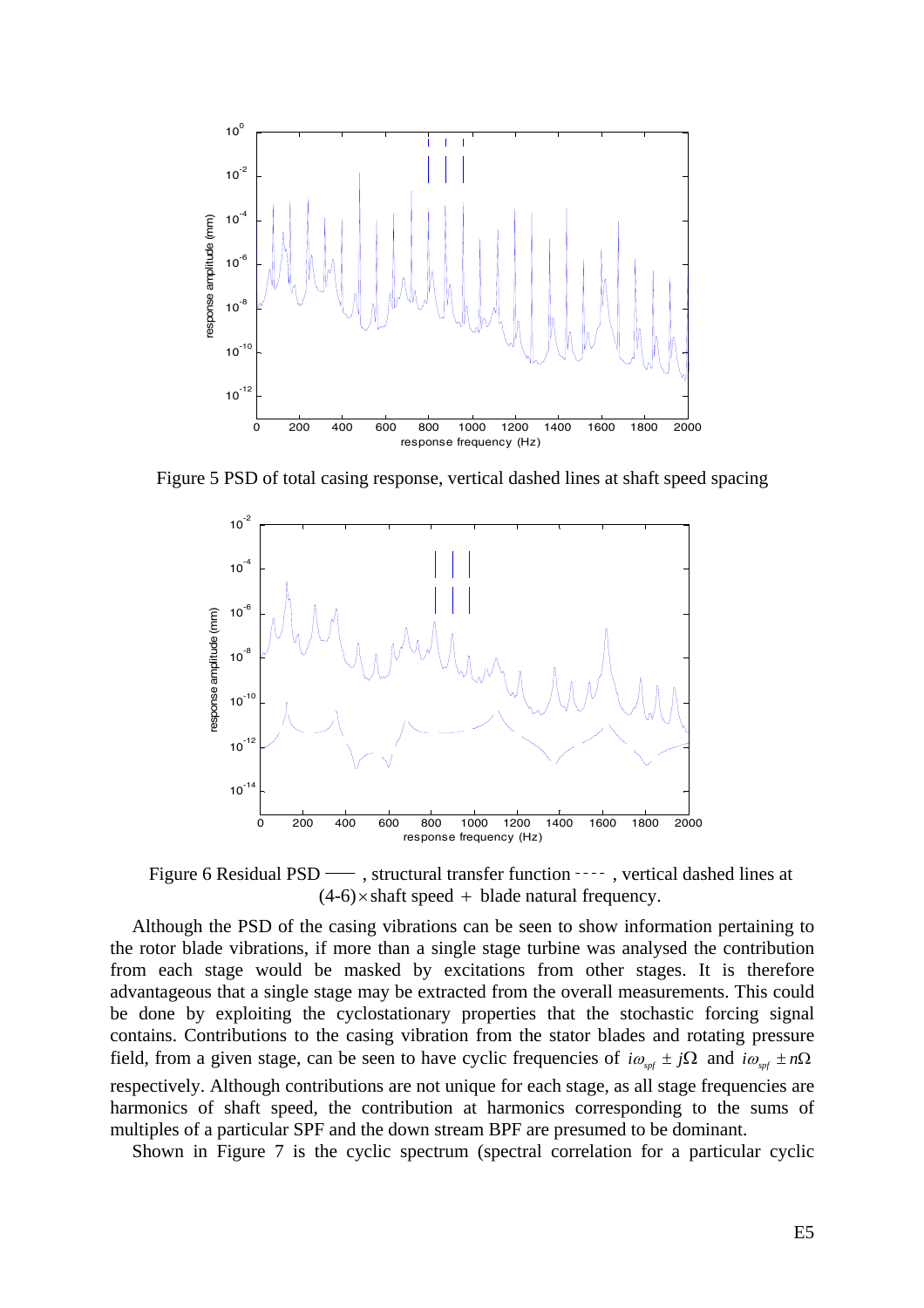frequency) at a cyclic frequency of twice the sum of BPF and SPF. The contribution at this cyclic frequency would be dominated by this engine stage, even if other engine stage contributions were also present, and this would aid in separating different blade stages. It is also noted that the peaks in the PSD given by the blade natural frequency have all shifted by an amount  $\alpha$ , which causes the multiples of shaft speed minus blade natural frequency which wrap around zero frequency to be more prominent, as shown by the dotted lines in [Figure 6](#page-10-1). This is due to the fact that the cyclic spectrum is derived as follows:

$$
S_{y}^{\alpha}(\omega) = H(\omega)H^{*}(\omega - \alpha)S_{x}^{\alpha}(\omega)
$$
 (27)

$$
S_x^{\alpha} = \lim_{W \to \infty} \frac{1}{W} E\left\{ X_W(\omega) X^*(\omega - \alpha) \right\}
$$
 (28)

And highlights phenomena happening at cyclic frequency  $\alpha$ .



<span id="page-11-0"></span>Figure 7 Cyclic spectrum at  $\alpha = 2(BPF + SPF)$ , vertical dashed lines at (4-6)×shaft speed + blade natural frequency, vertical dotted lines at frequencies wrapped around zero.

#### **6. CONCLUSIONS**

The closed form analytical solution for a circular ring, under the simulated operating conditions for a gas turbine with both periodic and turbulent force components included, has been presented. Importantly, the random contribution to the excitation of the casing and the rotor blades has been shown to contain information of the blade vibration characteristics. The separation of the different force signal types was also shown, with periodic contributions removed and the potential ability to separate the contribution to the casing vibration for different stages by taking advantage of the signal's inherent cyclostationary properties.

### **7. ACKNOWLEDGMENTS**

Grateful acknowledgment is made for the financial assistance given by the Australian Defence Science and Technology Organisation, under the Centre of Expertise in Helicopter Structures and Diagnostics at UNSW.